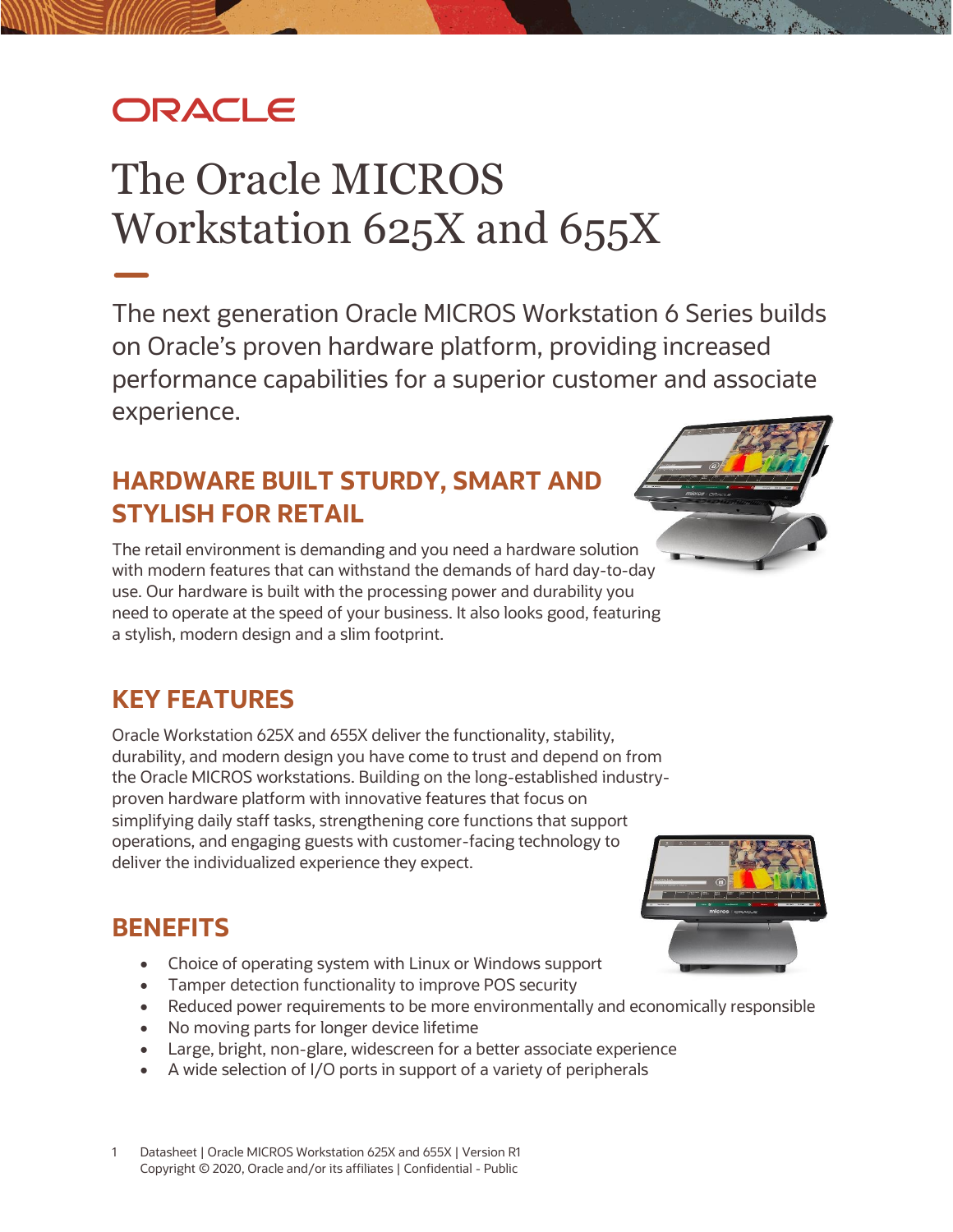### **ORACLE MICROS WORKSTATION 625X AND 655X SPECIFICATIONS**

- Additional video and powered I/O ports
- Options for native WiFi and RFID capability
- Additional 10/100/1000G ethernet port
- Removable media capability (for backup and additional storage)
- The power supply is internal to Oracle MICROS Workstation 6's adjustable stand, ensuring it is always correctly placed and not subject to the abuse that plague external units
- Unique hook and pin mechanism enable it to slide easily onto the adjustable stand and automatically lock securely in place

流す。

| <b>SYSTEM</b>                       |                                                                                          |
|-------------------------------------|------------------------------------------------------------------------------------------|
| <b>Processor</b>                    | 625X: Intel Celeron 4305UE dual-core 2.0 GHz                                             |
|                                     | 655X: Intel Core i5-8365UE quad-core 4.10 GHz                                            |
| <b>RAM</b>                          | 8GB                                                                                      |
| <b>Storage</b>                      | 625X: 128GB SSD                                                                          |
|                                     | 655X: 256GB SSD                                                                          |
| <b>OS</b>                           | Oracle Linux for MICROS operating system,                                                |
|                                     | <b>OR</b>                                                                                |
|                                     | Windows 10 IoT Enterprise                                                                |
| <b>Display</b>                      | 15.6-inch widescreen, high-definition display with a<br>projected capacitive touchscreen |
| <b>Display</b><br><b>Resolution</b> | 500 Nit Projected Capacitive Touch Display with<br><b>Anti-Glare Coating</b>             |
|                                     |                                                                                          |

#### **Warranty and Repair Information**

For warranty and repair information, please review the standard Oracle Hardware Warranty terms and Oracle Premier Support offering [here.](http://www.oracle.com/us/support/library/oracle-hardware-warranty-069192.pdf)